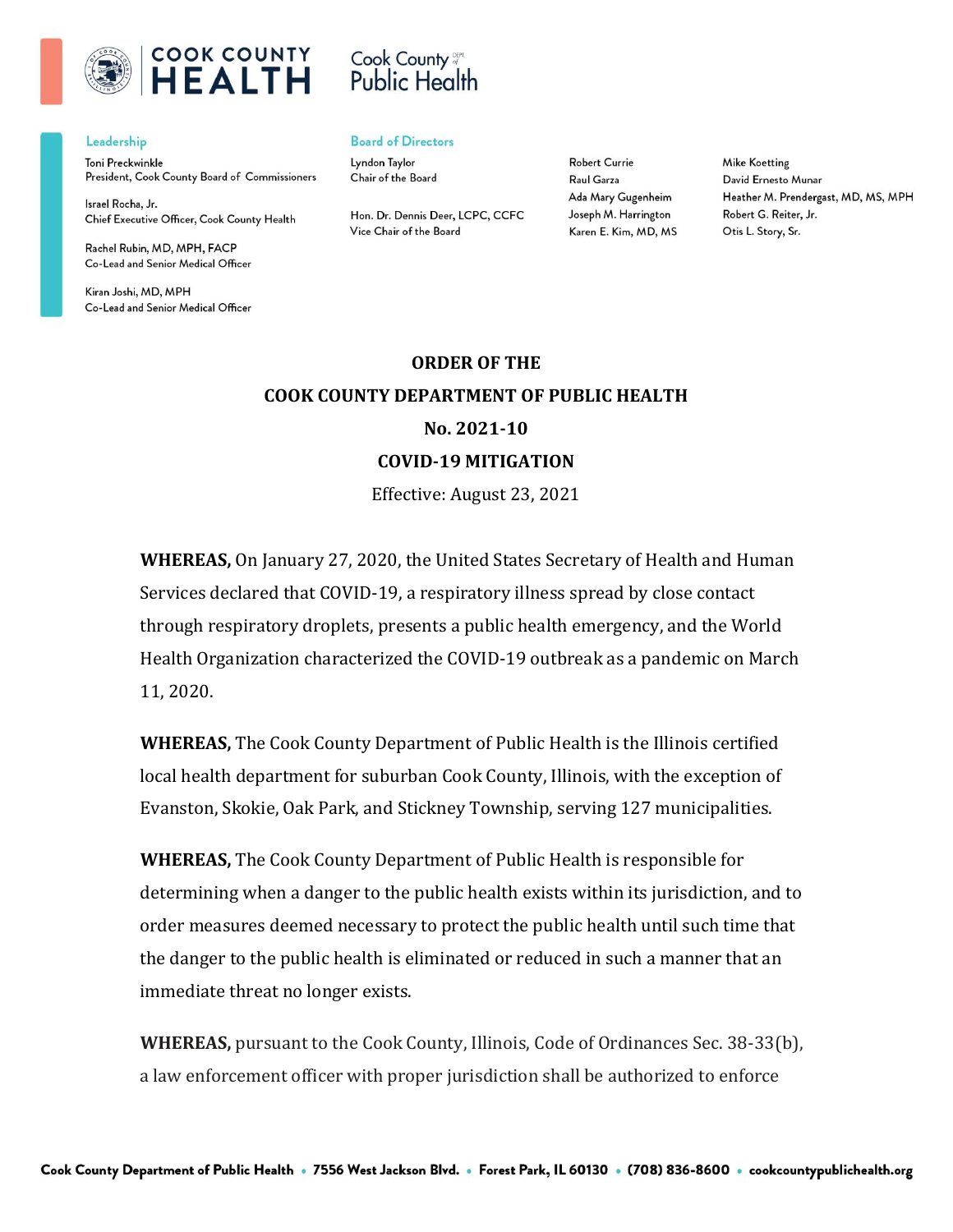orders issued by the Cook County Department of Public Health with respect to public health measures and shall assist in enforcing such orders.

**WHEREAS,** The Cook County Department of Public Health has determined that mitigation measures are necessary to protect the public health.

**NOW, THEREFORE,** in accordance with the authority delegated to it by the Illinois Department of Public Health pursuant to the Illinois Public Health Act (20 ILCS 2305/1.1 *et seq*.); the Illinois Department of Public Health Powers and Duties Law (20 ILCS 2310/2310-15 *et seq*.); and the Cook County, Illinois, Code of Ordinances (Chapter 38, Article II *et seq*.), the Cook County Department of Public Health hereby directs and orders:

### **All Businesses and Individuals**

- Any individual aged two and older and able to medically tolerate a mask shall be required to wear a mask when indoors in a public place, regardless of vaccination status.
- For the purposes of this Order, indoor public spaces include any common or shared space in: (1) a residential multi-unit building or (2) any nonresidential building, including but not limited to retail stores, restaurants, bars/taverns, health and fitness clubs, museums, hotels, personal services, performance venues, movie theaters, commercial buildings, event venues, healthcare settings, congregate facilities, on public transportation and in transportation hubs.
- Mask refers to a complete and tight knit fabric or cloth, or medical mask that is appropriately sized for the individual's face to snuggly cover the nasal openings and mouth without the necessity of being held in place by the individual's hands.
- All businesses open to public must post signage, in a form and size approved by CCDPH, advising patrons and staff that masks are required to be worn on the premises. Such signage must be posted at all entrances to the premises as well as prominently posted in an area visible to patrons and staff within the establishment.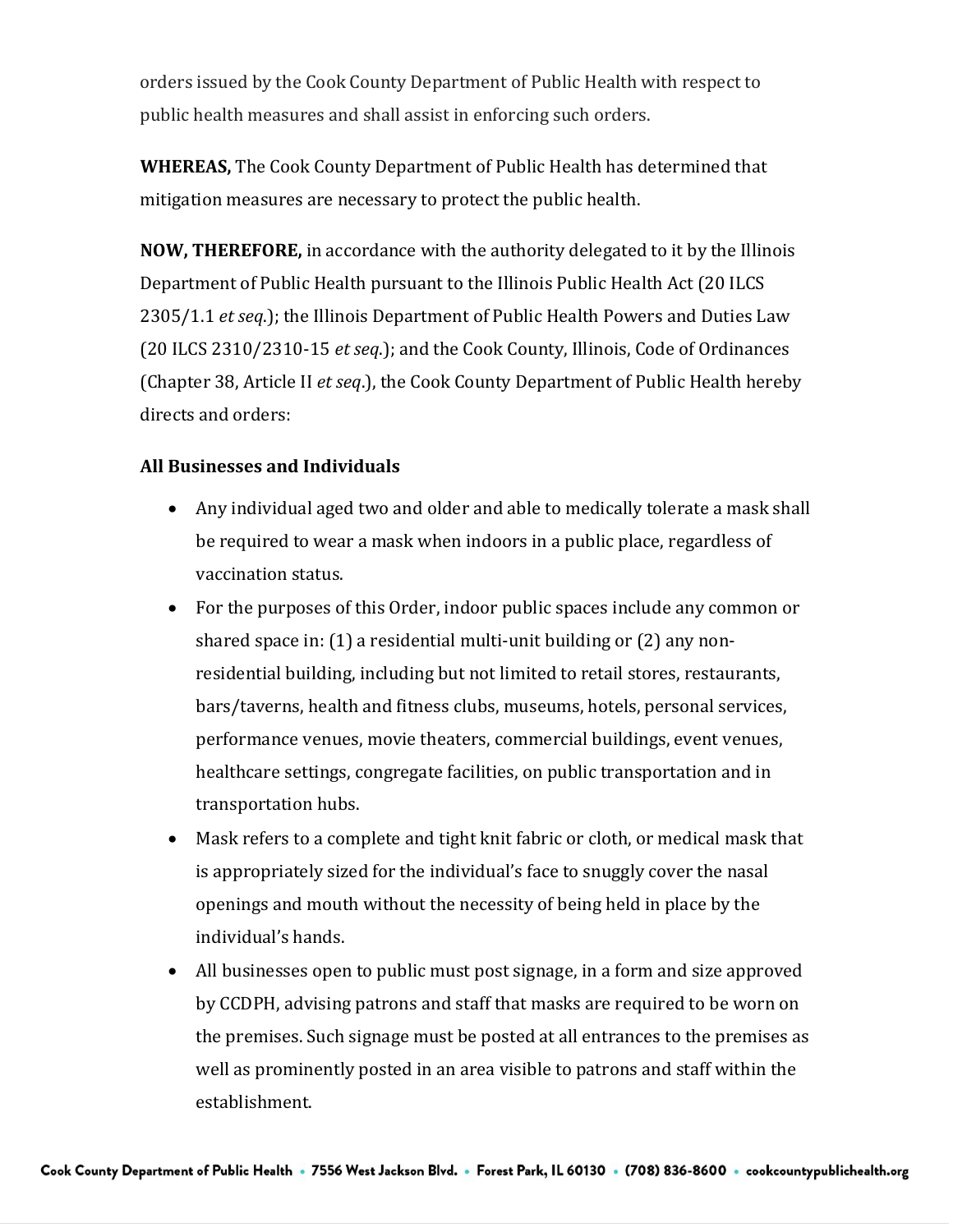• Masks may be removed at restaurants, bars and other eating/drinking establishments by patrons when they are actively eating/drinking while stationary. Masks can also be removed for certain activities that require their removal, such as beard shaves or facials.

## **Exemptions**

- **Free exercise of religion**. This Order does not limit the free exercise of religion. To protect the health and safety of faith leaders, staff, congregants and visitors, religious organizations and houses of worship are strongly encouraged to consult and follow CDC [recommendations for Communities of](https://www.cdc.gov/coronavirus/2019-ncov/community/faith-based.html)  [Faith.](https://www.cdc.gov/coronavirus/2019-ncov/community/faith-based.html) Religious organizations are strongly encouraged to take steps to ensure social distancing, and implementation of other public health measures.
- **Governmental functions.** This Order does not apply to the United States government and does not affect services provided by the State or any municipal, township, county, subdivision or agency of government needed to ensure the continuing operation of the government agencies or to provide for or support the health, safety and welfare of the public.

In addition to any other penalty provided by law, violations of this Order shall be subject to the penalties as set forth in the Cook County, Illinois, Code of Ordinances Sec. 38-38.

This Order repeals and replaces Cook County Department of Public Health Order 2021-9.

Nothing in this Order shall, in any way, alter or modify the legal authority of the State or any county, or local government body.

If any provision of this Order or its application to any person or circumstance is held invalid by any court of competent jurisdiction, this invalidity does not affect any other provision or application of this Order, which can be given effect without the